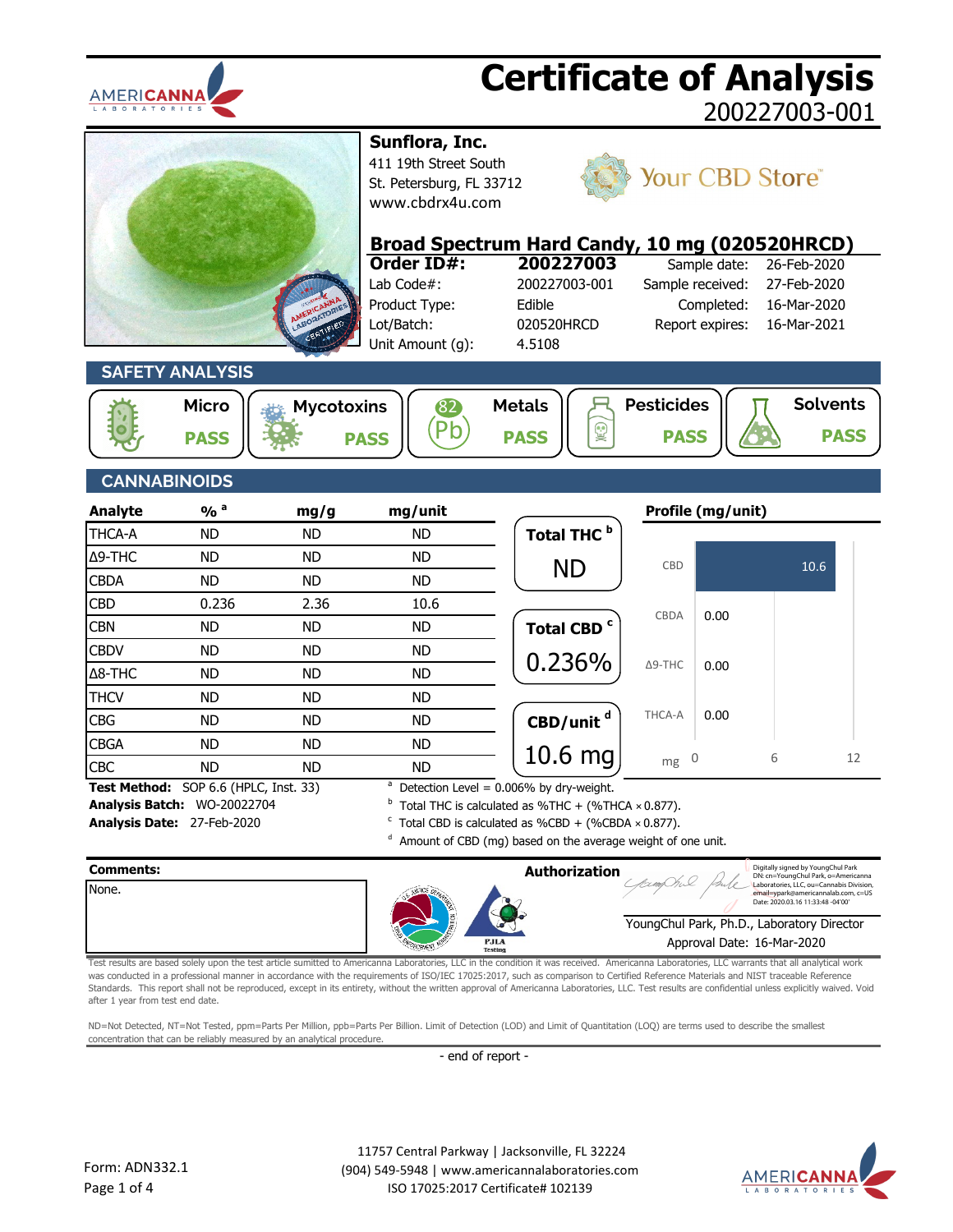



**Sunflora, Inc.**

411 19th Street South St. Petersburg, FL 33712 [www.cbdrx4u.com](http://www.cbdrx4u.com/)



### Your CBD Store®

|                               |             | Broad Spectrum Hard Candy, 10 mg (020520HRCD) |               |                              |             |
|-------------------------------|-------------|-----------------------------------------------|---------------|------------------------------|-------------|
|                               |             | Order ID#:                                    | 200227003     | Sample date:                 | 26-Feb-2020 |
|                               |             | Lab Code $#$ :                                | 200227003-001 | Sample received:             | 27-Feb-2020 |
|                               |             | Product Type:                                 | Edible        | Completed:                   | 16-Mar-2020 |
|                               |             | Lot/Batch:                                    | 020520HRCD    | Report expires:              | 16-Mar-2021 |
|                               |             | Unit Amount (q):                              | 4.5108        |                              |             |
| <b>MICROBIAL CONTAMINANTS</b> |             |                                               |               |                              |             |
| <b>Analysis Batch:</b>        | WO-20022705 |                                               |               | Test Method: SOP 6.11 (qPCR) |             |

| <b>Analysis Date:</b>               | Friday, February 28, 2020 |               | <b>Instrument:</b> Agilent AriaMX, Instrument 39   |                                 |             |
|-------------------------------------|---------------------------|---------------|----------------------------------------------------|---------------------------------|-------------|
| <b>TEST</b>                         |                           | <b>RESULT</b> | <b>SPECIFICATIOI</b>                               |                                 |             |
| Shiga toxin-producing E.coli (STEC) |                           | Pass          | None present                                       |                                 |             |
| Escherichia coli (E. coli)          |                           | Pass          | None present                                       |                                 |             |
| Salmonella                          |                           | Pass          | None present                                       |                                 |             |
| Listeria                            |                           | Pass          | None present                                       |                                 |             |
| <b>MYCOTOXINS</b>                   |                           |               |                                                    |                                 |             |
| <b>Analysis Batch:</b>              | WO-20022805               |               |                                                    | Test Method: SOP 6.7 (LC-MS/MS) |             |
| <b>Analysis Date:</b>               | Friday, February 28, 2020 |               | <b>Instrument:</b> Agilent LC-MS/MS, Instrument 32 |                                 |             |
| <b>ANALYTE</b>                      |                           | <b>RESULT</b> | <b>ACTION LIMIT</b>                                | <b>LOD</b>                      | <b>UNIT</b> |
| Aflatoxin, Total                    |                           | Pass          | 0.020                                              | 0.005                           | $\mu$ g/g   |
| Ochratoxin A                        |                           | Pass          | 0.020                                              | 0.005                           | $\mu$ g/g   |
|                                     |                           |               |                                                    |                                 |             |

\* Total Aflatoxin includes B1, B2, G1 and G2.

### **HEAVY METALS**

| <b>Analysis Batch:</b><br><b>Analysis Date:</b> | WO-20022804<br>Friday, February 28, 2020 | <b>Test Method: SOP 6.10 (ICP/MS)</b><br><b>Instrument:</b> Agilent ICP/MS, Instrument 38 |            |             |
|-------------------------------------------------|------------------------------------------|-------------------------------------------------------------------------------------------|------------|-------------|
| <b>ELEMENT</b>                                  | <b>RESULT</b>                            | <b>ACTION LIMIT</b>                                                                       | <b>LOD</b> | <b>UNIT</b> |
| Lead                                            | Pass                                     | 0.50                                                                                      | 0.050      | $\mu$ g/g   |
| Arsenic                                         | Pass                                     | 1.5                                                                                       | 0.050      | $\mu$ g/g   |
| Mercury                                         | Pass                                     | 3.0                                                                                       | 0.005      | $\mu$ g/g   |
| Cadmium                                         | Pass                                     | 0.50                                                                                      | 0.050      | $\mu$ g/g   |



Test results are based solely upon the test article sumitted to Americanna Laboratories, LLC in the condition it was received. Americanna Laboratories, LLC warrants that all analytical work was conducted in a professional manner in accordance with the requirements of ISO/IEC 17025:2017, such as comparison to Certified Reference Materials and NIST traceable Reference Standards. This report shall not be reproduced, except in its entirety, without the written approval of Americanna Laboratories, LLC. Test results are confidential unless explicitly waived. Void after 1 year from test end date.

NA=Not Available or Applicable, ND=Not Detected, NT=Not Tested, ppm=Parts Per Million, ppb=Parts Per Billion. Limit of Detection (LOD) and Limit of Quantitation (LOQ) are terms used to describe the smallest concentration that can be reliably measured by an analytical procedure.

- continued -

 11757 Central Parkway | Jacksonville, FL 32224 (904) 549-5948 | www.americannalaboratories.com ISO 17025:2017 Certificate# 102139



Digitally signed by YoungChul Park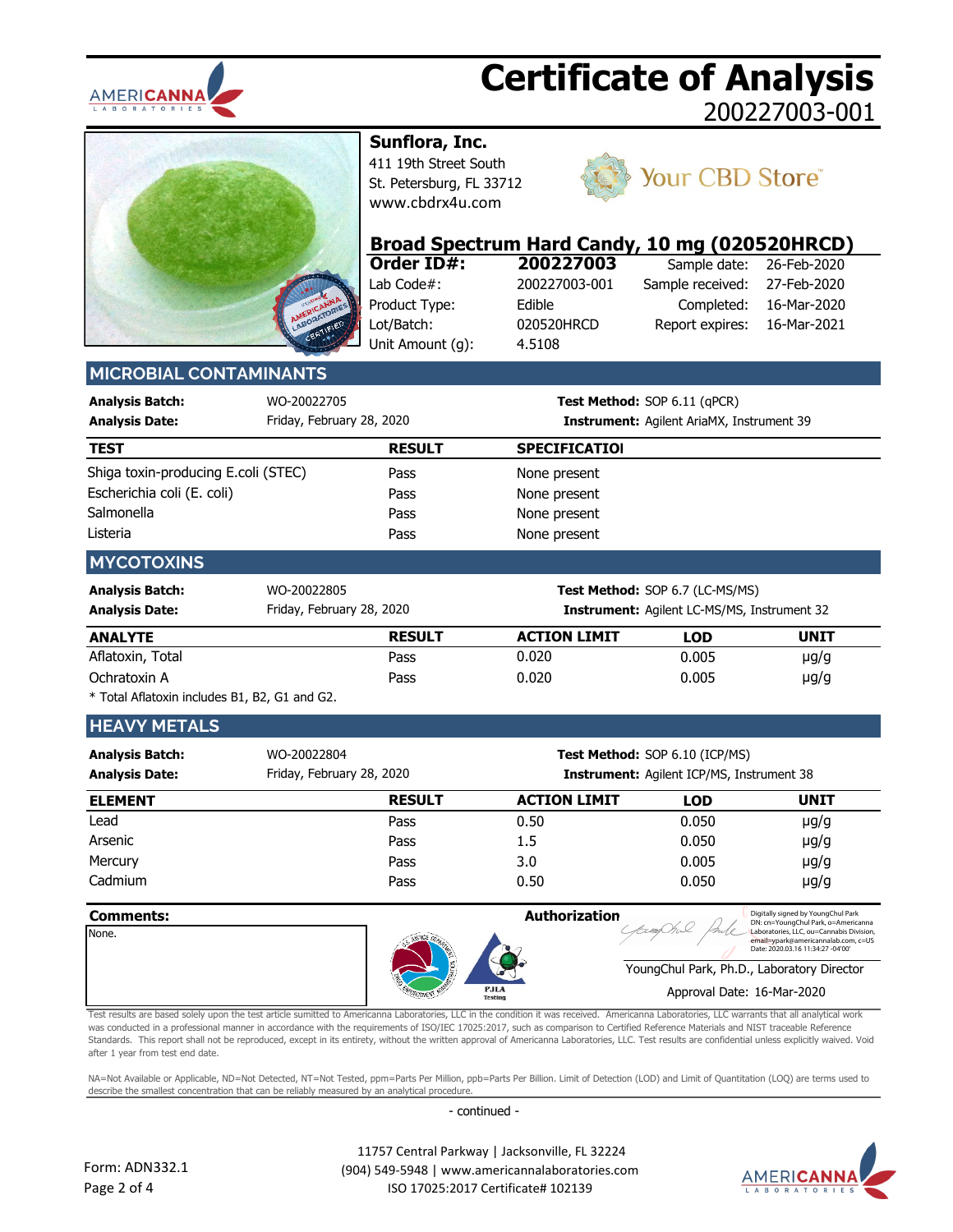



**Sunflora, Inc.**

411 19th Street South St. Petersburg, FL 33712 [www.cbdrx4u.com](http://www.cbdrx4u.com/)



### Your CBD Store®

# **Broad Spectrum Hard Candy, 10 mg (020520HRCD)**

| Order ID#:       | 200227003     |
|------------------|---------------|
| Lab Code#:       | 200227003-001 |
| Product Type:    | Edible        |
| Lot/Batch:       | 020520HRCD    |
| Unit Amount (q): | 4.5108        |

|                  | .           |
|------------------|-------------|
| Sample date:     | 26-Feb-2020 |
| Sample received: | 27-Feb-2020 |
| Completed:       | 16-Mar-2020 |
| Report expires:  | 16-Mar-2021 |
|                  |             |

### **PESTICIDES**

**Analysis Batch:** WO-20022805 **Test Method:** SOP 6.78

Friday, February 28, 2020

| Analyte             | <b>Action Level</b> | Result $(\mu g/g)$ | Analyte            | <b>Action Level</b> | Result $(\mu g/g)$ |
|---------------------|---------------------|--------------------|--------------------|---------------------|--------------------|
| Abamectin           | 0.30                | Pass               | Hexythiazox        | 2.00                | Pass               |
| Acephate            | 3.00                | Pass               | Imazalil           | 0.10                | Pass               |
| Acequinocyl         | 2.00                | Pass               | Imidacloprid       | 1.00                | Pass               |
| Acetamiprid         | 3.00                | Pass               | Kresoxim methyl    | 1.00                | Pass               |
| Aldicarb            | 0.10                | Pass               | Malathion          | 3.00                | Pass               |
| Azoxystrobin        | 3.00                | Pass               | Metalaxyl          | 0.10                | Pass               |
| Bifenazate          | 3.00                | Pass               | Methiocarb         | 0.10                | Pass               |
| Carbaryl            | 0.50                | Pass               | Methomyl           | 0.10                | Pass               |
| Carbofuran          | 0.10                | Pass               | Mevinphos (I/II)   | 0.10                | Pass               |
| Chlorantraniliprole | 3.00                | Pass               | Myclobutanil       | 3.00                | Pass               |
| Chlorfenapyr        | 0.05                | Pass               | Naled              | 0.50                | Pass               |
| Chlorpyrifos        | 0.10                | Pass               | Oxamyl             | 1.50                | Pass               |
| Clofentezine        | 0.50                | Pass               | Paclobutrazol      | 0.10                | Pass               |
| Coumaphos           | 0.10                | Pass               | Phosmet            | 0.20                | Pass               |
| Cypermethrin        | 1.00                | <b>NR</b>          | Piperonyl butoxide | 3.00                | Pass               |
| Daminozide          | 0.10                | Pass               | Prallethrin        | 0.40                | Pass               |
| Diazinon            | 0.20                | Pass               | Propiconazole      | 1.00                | Pass               |
| <b>Dichlorvos</b>   | 0.10                | Pass               | Propoxur           | 2.10                | Pass               |
| Dimethoate          | 0.10                | Pass               | Pyrethrins         | 1.00                | Pass               |
| Dimethomorph (I/II) | 3.00                | Pass               | Pyridaben          | 3.00                | Pass               |
| <b>Ethoprophos</b>  | 0.10                | Pass               | Spinetoram (J/L)   | 3.00                | Pass               |
| Etofenprox          | 0.10                | Pass               | Spinosad A + D     | 3.00                | Pass               |
| Etoxazole           | 1.50                | Pass               | Spiromesifen       | 3.00                | Pass               |
| Fenhexamid          | 3.00                | Pass               | Spirotetramat      | 3.00                | Pass               |
| Fenoxycarb          | 0.10                | Pass               | Spiroxamine (I/II) | 0.10                | Pass               |
| Fenpyroximate       | 2.00                | Pass               | Tebuconazole       | 1.00                | Pass               |
| Fipronil            | 0.10                | Pass               | Thiacloprid        | 0.10                | Pass               |
| Flonicamid          | 2.00                | Pass               | Thiamethoxam       | 1.00                | Pass               |
| Fludiovonil         | 3 UU                | <b>Pacc</b>        | Triflovvctrobin    | 3 UU                | <b>Pacc</b>        |

| <b>est Method:</b> SOP 6.7 |  |                  |  |
|----------------------------|--|------------------|--|
|                            |  | . . <del>.</del> |  |

**Analysis Date: Instrument:** Agilent LC-MS/MS, Instrument 32

| Analyte             | <b>Action Level</b> | Result $(\mu g/g)$ | <b>Analyte</b>     | <b>Action Level</b> | Result $(\mu g/g)$ |
|---------------------|---------------------|--------------------|--------------------|---------------------|--------------------|
| Abamectin           | 0.30                | Pass               | <b>Hexythiazox</b> | 2.00                | Pass               |
| Acephate            | 3.00                | Pass               | Imazalil           | 0.10                | Pass               |
| Aceguinocyl         | 2.00                | Pass               | Imidacloprid       | 1.00                | Pass               |
| Acetamiprid         | 3.00                | Pass               | Kresoxim methyl    | 1.00                | Pass               |
| Aldicarb            | 0.10                | Pass               | Malathion          | 3.00                | Pass               |
| Azoxystrobin        | 3.00                | Pass               | Metalaxyl          | 0.10                | Pass               |
| <b>Bifenazate</b>   | 3.00                | Pass               | Methiocarb         | 0.10                | Pass               |
| Carbaryl            | 0.50                | Pass               | Methomyl           | 0.10                | Pass               |
| Carbofuran          | 0.10                | Pass               | Mevinphos (I/II)   | 0.10                | Pass               |
| Chlorantraniliprole | 3.00                | Pass               | Myclobutanil       | 3.00                | Pass               |
| Chlorfenapyr        | 0.05                | Pass               | Naled              | 0.50                | Pass               |
| Chlorpyrifos        | 0.10                | Pass               | Oxamvl             | 1.50                | Pass               |
| Clofentezine        | 0.50                | Pass               | Paclobutrazol      | 0.10                | Pass               |
| Coumaphos           | 0.10                | Pass               | Phosmet            | 0.20                | Pass               |
| Cypermethrin        | 1.00                | <b>NR</b>          | Piperonyl butoxide | 3.00                | Pass               |
| Daminozide          | 0.10                | Pass               | Prallethrin        | 0.40                | Pass               |
| Diazinon            | 0.20                | Pass               | Propiconazole      | 1.00                | Pass               |
| <b>Dichlorvos</b>   | 0.10                | Pass               | Propoxur           | 2.10                | Pass               |
| Dimethoate          | 0.10                | Pass               | Pyrethrins         | 1.00                | Pass               |
| Dimethomorph (I/II) | 3.00                | Pass               | Pyridaben          | 3.00                | Pass               |
| Ethoprophos         | 0.10                | Pass               | Spinetoram (J/L)   | 3.00                | Pass               |
| Etofenprox          | 0.10                | Pass               | Spinosad A + D     | 3.00                | Pass               |
| Etoxazole           | 1.50                | Pass               | Spiromesifen       | 3.00                | Pass               |
| Fenhexamid          | 3.00                | Pass               | Spirotetramat      | 3.00                | Pass               |
| Fenoxycarb          | 0.10                | Pass               | Spiroxamine (I/II) | 0.10                | Pass               |
| Fenpyroximate       | 2.00                | Pass               | Tebuconazole       | 1.00                | Pass               |
| Fipronil            | 0.10                | Pass               | Thiacloprid        | 0.10                | Pass               |
| Flonicamid          | 2.00                | Pass               | Thiamethoxam       | 1.00                | Pass               |
| Fludioxonil         | 3.00                | Pass               | Trifloxystrobin    | 3.00                | Pass               |

bxmOhil

#### **Comments: Authorization**

\*Not reported due to matrix interferences.



Digitally signed by YoungChul Park<br>DN: cn=YoungChul Park, o=Americanna<br>Laboratories, LLC, ou=Cannabis Division,<br>email=ypark@americannalab.com, c=US<br>Date: 2020.03.16 11:35:01 -04'00'

YoungChul Park, Ph.D., Laboratory Director

#### Approval Date: 16-Mar-2020

Test results are based solely upon the test article sumitted to Americanna Laboratories, LLC in the condition it was received. Americanna Laboratories, LLC warrants that all analytical work was conducted in a professional manner in accordance with the requirements of ISO/IEC 17025:2017, such as comparison to Certified Reference Materials and NIST traceable Reference Standards. This report shall not be reproduced, except in its entirety, without the written approval of Americanna Laboratories, LLC. Test results are confidential unless explicitly waived. Void after 1 year from test end date.

- continued - NA=Not Available or Applicable, ND=Not Detected, NT=Not Tested, ppm=Parts Per Million, ppb=Parts Per Billion. Limit of Detection (LOD) and Limit of Quantitation (LOQ) are terms used to describe the smallest concentration that can be reliably measured by an analytical procedure.



 11757 Central Parkway | Jacksonville, FL 32224 (904) 549-5948 | www.americannalaboratories.com ISO 17025:2017 Certificate# 102139